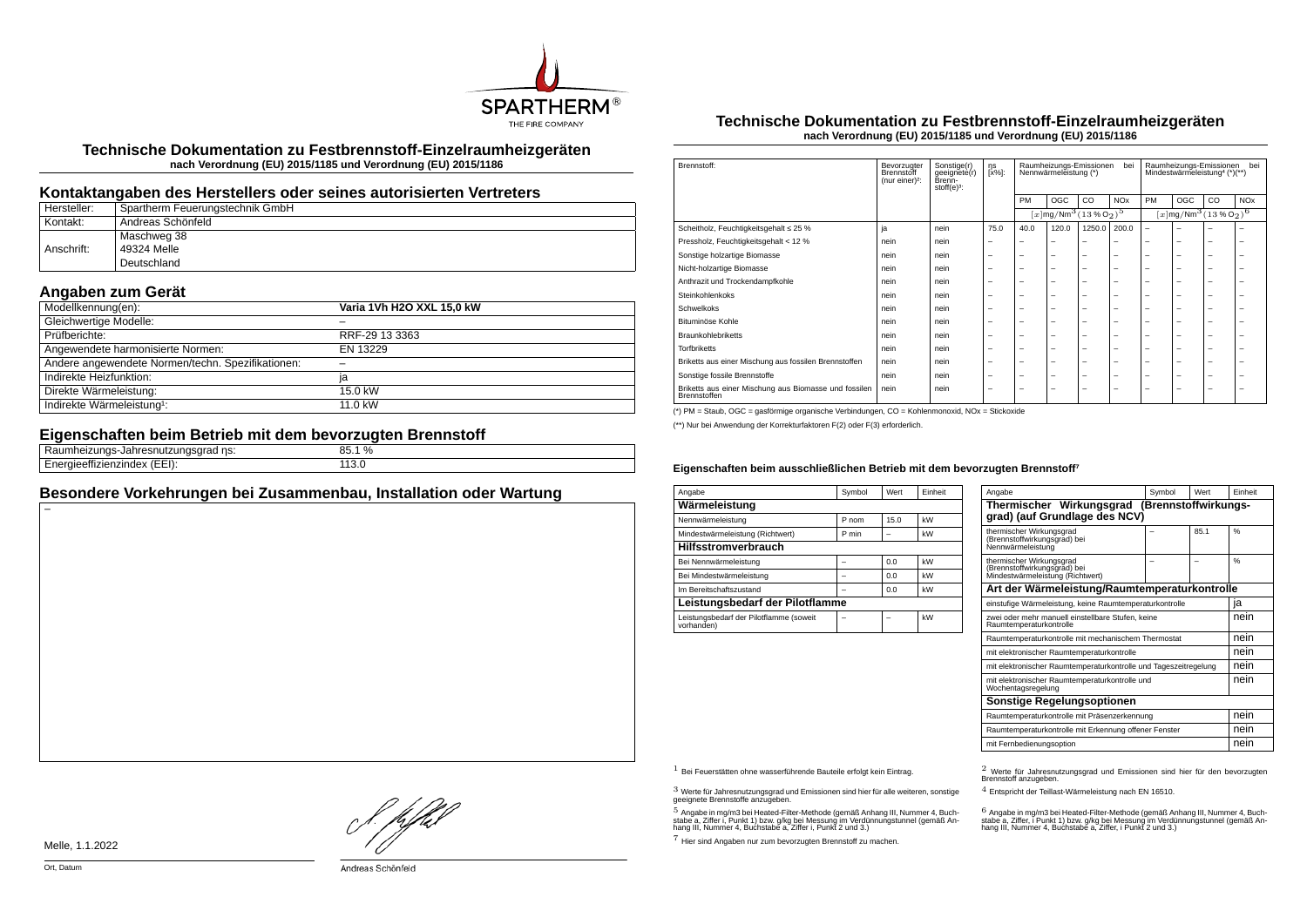

**Technical documentation for solid fuel local space heaters according to Regulation (EU) 2015/1185 and Regulation (EU) 2015/1186**

## **Contact details of the manufacturer or its authorised representative**

|          | Manufacturer:   Spartherm Feuerungstechnik GmbH |
|----------|-------------------------------------------------|
| Contact: | <sup>i</sup> Andreas Schönfeld                  |
|          | Maschweg 38                                     |
| Address: | 49324 Melle                                     |
|          | Deutschland                                     |

## **Details of the unit**

| Model identifier(s):                               | Varia 1Vh H2O XXL 15,0 kW |
|----------------------------------------------------|---------------------------|
| Equivalent models:                                 |                           |
| Test reports:                                      | RRF-29 13 3363            |
| Applied harmonised standards:                      | EN 13229                  |
| Other technical standards and specifications used: |                           |
| Indirekte Heizfunktion:                            | ia                        |
| Direct heat output:                                | 15.0 kW                   |
| Indirect heat output <sup>1</sup> :                | 11.0 kW                   |

# **Characteristics when operating with the preferred fuel**

| ns:<br>emcienc.<br>,,,,<br>neating,<br>- HP 1<br>suaut<br>וומו ונור<br>- | $\frac{0}{0}$<br>oπ<br>: ) . J |
|--------------------------------------------------------------------------|--------------------------------|
| (EEI)<br>- 1110.<br>.nae<br>rnv<br>nenc<br>⊨⊔⊨<br>ישו<br>$-$             | ___                            |
|                                                                          |                                |

## **Special precautions for assembly, installation or maintenance**

#### **Technical documentation for solid fuel local space heaters according to Regulation (EU) 2015/1185 and Regulation (EU) 2015/1186**

| Fuel:                                        | Preferred<br>fuel<br>(only<br>$one)$ <sup>2</sup> : | Other suita-<br>ble fuel(s) <sup>3</sup> : | ηs<br>[x%]:              | Heating emissions at nominal<br>heat output (*) |                                                                |        | Heating emissions at minimum<br>heat output <sup>4</sup> $(*)$ (**) |                          |                                                        |    |                       |
|----------------------------------------------|-----------------------------------------------------|--------------------------------------------|--------------------------|-------------------------------------------------|----------------------------------------------------------------|--------|---------------------------------------------------------------------|--------------------------|--------------------------------------------------------|----|-----------------------|
|                                              |                                                     |                                            |                          | PM                                              | OGC                                                            | CO     | <b>NO<sub>x</sub></b>                                               | PM                       | OGC                                                    | CO | <b>NO<sub>x</sub></b> |
|                                              |                                                     |                                            |                          |                                                 | $[x]$ mg/Nm <sup>3</sup> $(13\%$ O <sub>2</sub> ) <sup>5</sup> |        |                                                                     |                          | $[x]$ mg/Nm $^3$ $(13\%$ O <sub>2</sub> ) <sup>6</sup> |    |                       |
| Wood logs with moisture content $\leq 25$ %  | ja                                                  | nein                                       | 75.0                     | 40.0                                            | 120.0                                                          | 1250.0 | 200.0                                                               | $\overline{\phantom{0}}$ | -                                                      |    | -                     |
| Compressed wood with moisture content < 12 % | nein                                                | nein                                       | -                        | -                                               | $\overline{\phantom{a}}$                                       | -      | -                                                                   | -                        | -                                                      | -  | -                     |
| Other woody biomass                          | nein                                                | nein                                       | $\overline{\phantom{a}}$ | $\overline{\phantom{0}}$                        | $\overline{\phantom{0}}$                                       | -      | -                                                                   | -                        | -                                                      | -  | -                     |
| Non-woody biomass                            | nein                                                | nein                                       | $\overline{\phantom{a}}$ | $\overline{\phantom{0}}$                        | $\overline{\phantom{0}}$                                       | -      | -                                                                   | -                        | -                                                      | -  | -                     |
| Anthracite and dry steam coal                | nein                                                | nein                                       | $\overline{\phantom{a}}$ | $\overline{\phantom{0}}$                        | $\overline{\phantom{0}}$                                       | -      | -                                                                   | -                        | -                                                      | -  | -                     |
| Hard coke                                    | nein                                                | nein                                       | $\overline{\phantom{a}}$ | $\overline{\phantom{0}}$                        | $\overline{\phantom{0}}$                                       | -      | -                                                                   | $\overline{\phantom{0}}$ | -                                                      | -  | -                     |
| Low temperature coke                         | nein                                                | nein                                       | $\overline{\phantom{a}}$ | -                                               | $\overline{\phantom{0}}$                                       | -      | -                                                                   | -                        | -                                                      | -  | -                     |
| Bituminous coal                              | nein                                                | nein                                       | $\overline{\phantom{a}}$ | -                                               | -                                                              | -      | -                                                                   | -                        | -                                                      | -  | -                     |
| Lignite briguettes                           | nein                                                | nein                                       | $\overline{\phantom{a}}$ | $\overline{\phantom{0}}$                        | $\overline{\phantom{0}}$                                       | -      | -                                                                   | -                        | -                                                      | -  | -                     |
| Peat briquettes                              | nein                                                | nein                                       | $\overline{\phantom{a}}$ | $\overline{\phantom{0}}$                        | $\overline{\phantom{0}}$                                       | -      | -                                                                   | -                        | -                                                      | -  | -                     |
| Blended fossil fuel briquettes               | nein                                                | nein                                       | $\overline{\phantom{a}}$ | $\overline{\phantom{0}}$                        | $\overline{\phantom{0}}$                                       | -      | -                                                                   | -                        | -                                                      | -  | -                     |
| Other fossil fue                             | nein                                                | nein                                       | $\overline{\phantom{a}}$ | $\overline{\phantom{0}}$                        | $\overline{\phantom{0}}$                                       | -      | -                                                                   | $\overline{\phantom{0}}$ | -                                                      | -  | -                     |
| Blended biomass and fossil fuel briquettes   | nein                                                | nein                                       | $\overline{\phantom{m}}$ | $\overline{\phantom{0}}$                        | $\overline{\phantom{0}}$                                       | -      | -                                                                   | -                        | -                                                      | -  | -                     |
|                                              |                                                     |                                            |                          |                                                 |                                                                |        |                                                                     |                          |                                                        |    |                       |

(\*) PM = Dust, OGC = Gaseous organic compound, CO = Carbon monoxide, NOx = Nitrogen oxides

(\*\*) Only required when applying correction factors F(2) or F(3).

#### Characteristics when operating exclusively with the preferred fuel<sup>7</sup>

| Item                                          | Symbol | Value | Unit |  |  |  |
|-----------------------------------------------|--------|-------|------|--|--|--|
| <b>Heat output</b>                            |        |       |      |  |  |  |
| Nominal heat out put                          | P nom  | 15.0  | kW   |  |  |  |
| inimum heat out put (indicative)              | P min  |       | kW   |  |  |  |
| Auxiliary electricity consumption             |        |       |      |  |  |  |
| At nominal heat output                        |        | 0.0   | kW   |  |  |  |
| At minimum heat output                        |        | 0.0   | kW   |  |  |  |
| In standby mode                               |        | 0.0   | kW   |  |  |  |
| Permanent pilot flame power requirement       |        |       |      |  |  |  |
| Pilot flame power requirement (if applicable) |        |       | kW   |  |  |  |

| Item                                                                           | Symbol | Value | Unit          |  |  |  |
|--------------------------------------------------------------------------------|--------|-------|---------------|--|--|--|
| Thermal efficiency (usefuel efficiency) (based on<br>NCV)                      |        |       |               |  |  |  |
| Thermal efficiency (useful efficiency) at<br>nominal heat output               |        | 85.1  | 0/6           |  |  |  |
| Thermal efficiency (useful efficiency) at<br>minimum heat out put (indicative) |        |       | $\frac{0}{6}$ |  |  |  |
| Type of heat output/room temperature control                                   |        |       |               |  |  |  |
| single stage heat output, no room temperature control                          |        |       | ıa            |  |  |  |
| two or more manual stages, no room temperature control                         |        |       | nein          |  |  |  |
| with mechanic thermostat room temperature control                              |        |       |               |  |  |  |
| with electronic room tempera ture control                                      |        |       | nein          |  |  |  |
| with electronic room tempera ture control plus day timer                       | nein   |       |               |  |  |  |
| with electronic room tempera ture control plus week timer                      | nein   |       |               |  |  |  |
| Other control options                                                          |        |       |               |  |  |  |
| Room temperature control, with presence detection                              | nein   |       |               |  |  |  |
| Room temperature control, with open window detection                           | nein   |       |               |  |  |  |
| With distance control option                                                   |        |       | nein          |  |  |  |

3 Values for annual efficiency and emissions shall be given here for all other suitable fuels.

.<br>5 Angabe a, Ziffer i, Punkt 1) bzw. g/kg bei Messung im Verdünnungstunnel (gemäß An-<br>hang III, Nummer 4, Buchstabe a, Ziffer i, Punkt 2 und 3.)<br>hang III, Nummer 4, Buchstabe a, Ziffer i, Punkt 2 und 3.)

7 Here, information is only to be provided on the preferred fuel.

 $1$  No entry is made for fireplaces without water-bearing components.  $2$  Values for annual efficiency and emissions are to be given here for the preferred fuel.

4 Corresponds to the part load heat output according to EN 16510.

.<br>stabe a, Ziffer, i Punkt 1) bzw. g/kg bei Messung im Verdünnungstunner 4, Buch-<br>hang III, Nummer 4, Buchstabe a, Ziffer, i Punkt 2 und 3.)<br>hang III, Nummer 4, Buchstabe a, Ziffer, i Punkt 2 und 3.)

L pfhil

Melle, 1.1.2022

Place, date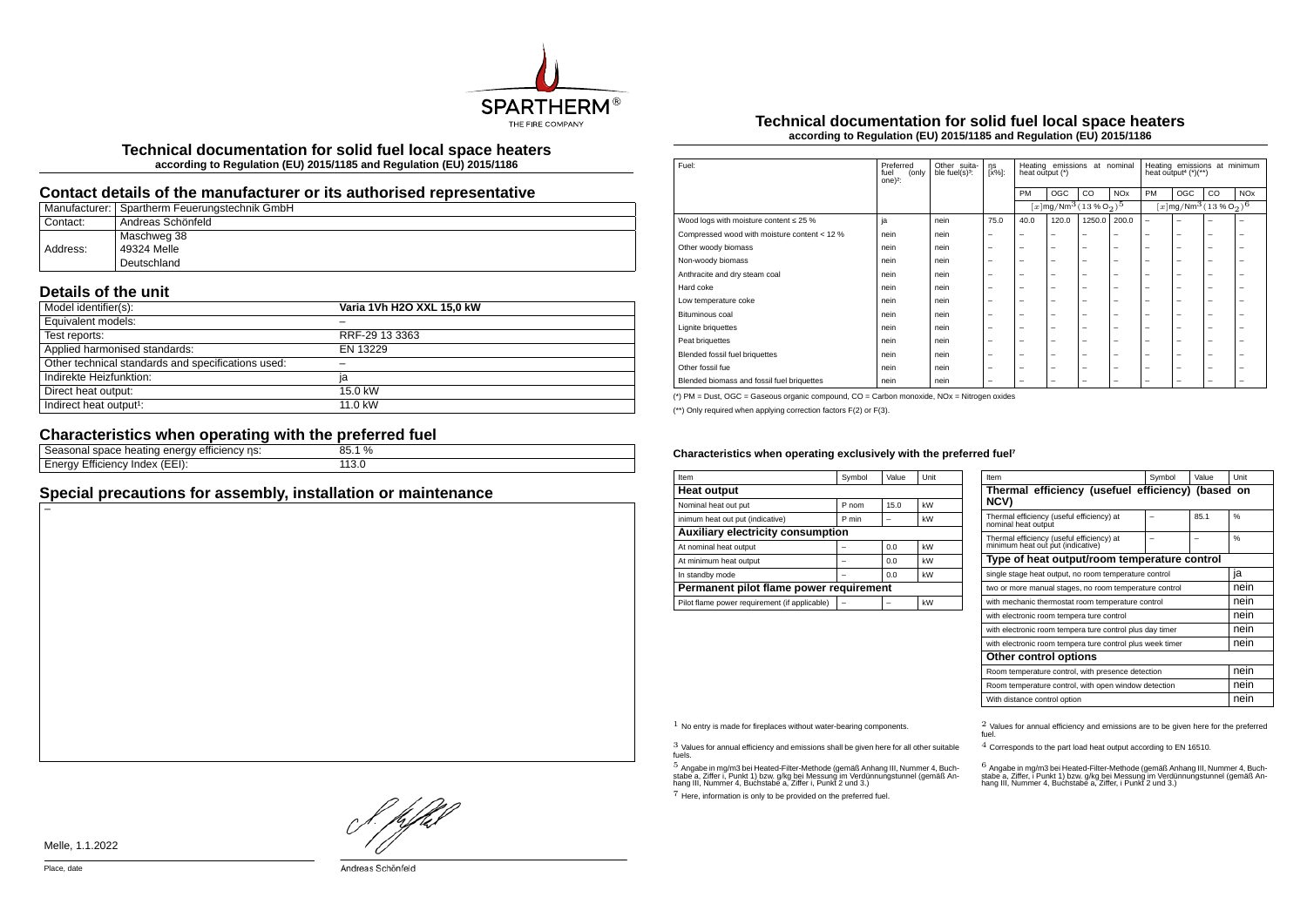

**Documentazione tecnica per riscaldatori singoli a combustibile solido Secondo il regolamento (UE) 2015/1185 e il regolamento (UE) 2015/1186**

### **Dati di contatto del fabbricante o del suo rappresentante autorizzato**

| Produttore: | Spartherm Feuerungstechnik GmbH |
|-------------|---------------------------------|
| Contatto:   | Andreas Schönfeld               |
|             | Maschweg 38                     |
| Indirizzo:  | 49324 Melle                     |
|             | Deutschland                     |

## **Dettagli del dispositivo**

| Identificativo/i del modello/dei modelli: | Varia 1Vh H2O XXL 15.0 kW |
|-------------------------------------------|---------------------------|
| Modelli equivalenti:                      |                           |
| Rapporti di prova:                        | RRF-29 13 3363            |
| Norme armonizzate applicate:              | EN 13229                  |
| Norme e specifiche tecniche utilizzate    |                           |
| Indirekte Heizfunktion:                   | ia                        |
| Potenza termica diretta:                  | 15.0 kW                   |
| Potenza termica indiretta <sup>1</sup> :  | 11.0 kW                   |

## **Caratteristiche del funzionamento con il combustibile preferito**

| d'ambiente ns: |                                       |  | Efficienza energetica stagionale del riscaldamento 85.1 % |       |  |
|----------------|---------------------------------------|--|-----------------------------------------------------------|-------|--|
|                | Indice di efficienza energetica (EEI) |  |                                                           | 113.0 |  |

# **Precauzioni speciali per il montaggio, l'installazione o la manutenzione**

**Documentazione tecnica per riscaldatori singoli a combustibile solido Secondo il regolamento (UE) 2015/1185 e il regolamento (UE) 2015/1186**

| Combustibile:                                             | Combustibile<br>preferito<br>(uno solo) <sup>2</sup> : | Altri<br>combustibili<br>idonei <sup>3</sup> : | ηs<br>[x%]:              | Emissioni di riscaldamento degli<br>ambienti alla potenza termica no-<br>minale $(*)$ |                                                       |                          | Emissioni di riscaldamento degli<br>ambienti alla potenza termica mi-<br>$nima4 (*)(**)$ |                          |                                                           |                          |                       |
|-----------------------------------------------------------|--------------------------------------------------------|------------------------------------------------|--------------------------|---------------------------------------------------------------------------------------|-------------------------------------------------------|--------------------------|------------------------------------------------------------------------------------------|--------------------------|-----------------------------------------------------------|--------------------------|-----------------------|
|                                                           |                                                        |                                                |                          | PM                                                                                    | <b>OGC</b>                                            | CO                       | <b>NO<sub>x</sub></b>                                                                    | PM                       | OGC                                                       | CO                       | <b>NO<sub>x</sub></b> |
|                                                           |                                                        |                                                |                          |                                                                                       | $[x \, \text{mg}/\text{Nm}^3 (13\,\%\,\text{O}_2)^5]$ |                          |                                                                                          |                          | $[x \, \text{mg}/\text{Nm}^3 \, (13\, \%\, \text{O}_2)^6$ |                          |                       |
| Ceppi di legno con tenore di umidità ≤ 25 %               | ja                                                     | nein                                           | 75.0                     | 40.0                                                                                  | 120.0                                                 | 1250.0                   | 200.0                                                                                    | $\overline{\phantom{0}}$ | $\overline{\phantom{0}}$                                  | ۰                        |                       |
| Legno compresso con tenore di umidità < 12 %              | nein                                                   | nein                                           | $\overline{\phantom{m}}$ | $\overline{\phantom{a}}$                                                              | $\overline{\phantom{a}}$                              | -                        | -                                                                                        | $\overline{\phantom{0}}$ | $\overline{\phantom{0}}$                                  | $\overline{\phantom{0}}$ | -                     |
| Altra biomassa legnosa                                    | nein                                                   | nein                                           | $\overline{\phantom{m}}$ | $\overline{\phantom{0}}$                                                              | $\overline{\phantom{m}}$                              | $\overline{\phantom{0}}$ | $\overline{\phantom{0}}$                                                                 | $\overline{\phantom{a}}$ | $\overline{\phantom{0}}$                                  | $\overline{\phantom{0}}$ | -                     |
| Biomassa non legnosa                                      | nein                                                   | nein                                           | $\overline{\phantom{0}}$ | $\overline{\phantom{0}}$                                                              | $\overline{\phantom{0}}$                              | -                        | -                                                                                        | $\overline{\phantom{a}}$ | $\overline{\phantom{0}}$                                  | -                        | -                     |
| Antracite e carbone secco                                 | nein                                                   | nein                                           | $\overline{\phantom{0}}$ | $\overline{\phantom{a}}$                                                              | $\overline{\phantom{a}}$                              | -                        | -                                                                                        | -                        | -                                                         | -                        |                       |
| Coke metallurgico                                         | nein                                                   | nein                                           | $\overline{\phantom{0}}$ | $\overline{\phantom{0}}$                                                              | $\overline{\phantom{a}}$                              | -                        | -                                                                                        | -                        | $\overline{\phantom{0}}$                                  | -                        |                       |
| Coke a bassa temperatura                                  | nein                                                   | nein                                           | $\overline{\phantom{0}}$ | $\overline{\phantom{0}}$                                                              | $\overline{\phantom{0}}$                              | -                        | -                                                                                        | $\overline{\phantom{0}}$ |                                                           | -                        | -                     |
| Carbone bituminoso                                        | nein                                                   | nein                                           | $\overline{\phantom{0}}$ | $\overline{\phantom{0}}$                                                              | $\overline{\phantom{0}}$                              | -                        | -                                                                                        | -                        | $\overline{\phantom{0}}$                                  | -                        |                       |
| Mattonelle di lignite                                     | nein                                                   | nein                                           | -                        | -                                                                                     | $\overline{\phantom{a}}$                              | -                        | -                                                                                        | -                        | $\overline{\phantom{0}}$                                  | ۰                        |                       |
| Mattonelle di torba                                       | nein                                                   | nein                                           | $\overline{\phantom{0}}$ | $\overline{\phantom{0}}$                                                              | $\overline{\phantom{a}}$                              | -                        | -                                                                                        | -                        | -                                                         | -                        |                       |
| Mattonelle di miscela di combustibile fossile             | nein                                                   | nein                                           | $\overline{\phantom{0}}$ | $\overline{\phantom{0}}$                                                              | $\overline{\phantom{a}}$                              | -                        | -                                                                                        | -                        | $\overline{\phantom{0}}$                                  | -                        |                       |
| Altro combustibile fossile                                | nein                                                   | nein                                           | $\overline{\phantom{0}}$ | $\overline{\phantom{0}}$                                                              | $\overline{\phantom{0}}$                              | -                        | -                                                                                        | $\overline{\phantom{a}}$ | -                                                         | -                        |                       |
| Mattonelle di miscela di biomassa e combusti bile fossile | nein                                                   | nein                                           | $\overline{\phantom{0}}$ | -                                                                                     | -                                                     | -                        | -                                                                                        | -                        | -                                                         | -                        |                       |

(\*) PM = Polvere, OGC = Composti organici gassosi, CO = Monossido di carbonio, NOx = Ossidi di azoto

(\*\*) Richiesto solo quando si applicano i fattori di correzione F(2) o F(3).

#### Caratteristiche del funzionamento con il combustibile preferito<sup>7</sup>

| Dato                                                  | Simbolo | Valore | Unità |  |  |
|-------------------------------------------------------|---------|--------|-------|--|--|
| Potenza termica                                       |         |        |       |  |  |
| Potenza termica nominale                              | P nom   | 15.0   | kW    |  |  |
| Potenza termica minima (indicativa)                   | P min   |        | kW    |  |  |
| Consumo ausiliario di energia elettrica               |         |        |       |  |  |
| Alla potenza termica nominale                         |         | 0.0    | kW    |  |  |
| Alla potenza termica minima                           |         | 0.0    | kW    |  |  |
| Im Bereitschaftszustand                               |         | 0.0    | kW    |  |  |
| Leistungsbedarf der Pilotflamme                       |         |        |       |  |  |
| Leistungsbedarf der Pilotflamme (soweit<br>vorhanden) |         |        | kW    |  |  |

| Dato                                                                                         | Simbolo | Valore | Unità |  |  |
|----------------------------------------------------------------------------------------------|---------|--------|-------|--|--|
| Thermischer Wirkungsgrad (Brennstoffwirkungs-<br>grad) (auf Grundlage des NCV)               |         |        |       |  |  |
| thermischer Wirkungsgrad<br>(Brennstoffwirkungsgrad) bei<br>Nennwärmeleistung                |         | 85.1   | %     |  |  |
| thermischer Wirkungsgrad<br>(Brennstoffwirkungsgrad) bei<br>Mindestwärmeleistung (Richtwert) |         |        | 0/6   |  |  |
| Art der Wärmeleistung/Raumtemperaturkontrolle                                                |         |        |       |  |  |
| einstufige Wärmeleistung, keine Raumtemperaturkontrolle                                      |         |        | ia    |  |  |
| zwei oder mehr manuell einstellbare Stufen, keine<br>Raumtemperaturkontrolle                 |         |        | nein  |  |  |
| Raumtemperaturkontrolle mit mechanischem Thermostat                                          |         |        | nein  |  |  |
| mit elektronischer Raumtemperaturkontrolle                                                   |         |        | nein  |  |  |
| mit elektronischer Raumtemperaturkontrolle und Tageszeitregelung                             |         |        | nein  |  |  |
| mit elektronischer Raumtemperaturkontrolle und<br>Wochentagsregelung                         |         |        |       |  |  |
| Sonstige Regelungsoptionen                                                                   |         |        |       |  |  |
| Raumtemperaturkontrolle mit Präsenzerkennung                                                 | nein    |        |       |  |  |
| Raumtemperaturkontrolle mit Erkennung offener Fenster                                        |         |        | nein  |  |  |
| mit Fernbedienungsoption                                                                     |         |        |       |  |  |

3 Werte für Jahresnutzungsgrad und Emissionen sind hier für alle weiteren, sonstige geeignete Brennstoffe anzugeben.

.<br>5 Angabe in mg/m3 bei Heated-Filter-Methode (gemäß Anhang III, Nummer 4, Buch-<br>stabe a, Ziffer i, Punkt 1) bzw. g/kg bei Nessung im Verdünnungstunnel (gemäß An-<br>hang III, Nummer 4, Buchstabe a, Ziffer i, Punkt 2 und 3.)

7 Hier sind Angaben nur zum bevorzugten Brennstoff zu machen.

1 Bei Feuerstätten ohne wasserführende Bauteile erfolgt kein Eintrag. 2 Werte für Jahresnutzungsgrad und Emissionen sind hier für den bevorzugten Brennstoff anzugeben.

4 Entspricht der Teillast-Wärmeleistung nach EN 16510.

.<br>stabe a, Ziffer, i Punkt 1) bzw. g/kg bei Messung im Verdünnungstunnel (gemäß An-<br>hang III, Nummer 4, Buchstabe a, Ziffer, i Punkt 2 und 3.)<br>hang III, Nummer 4, Buchstabe a, Ziffer, i Punkt 2 und 3.)

Melle, 1.1.2022

HJEV